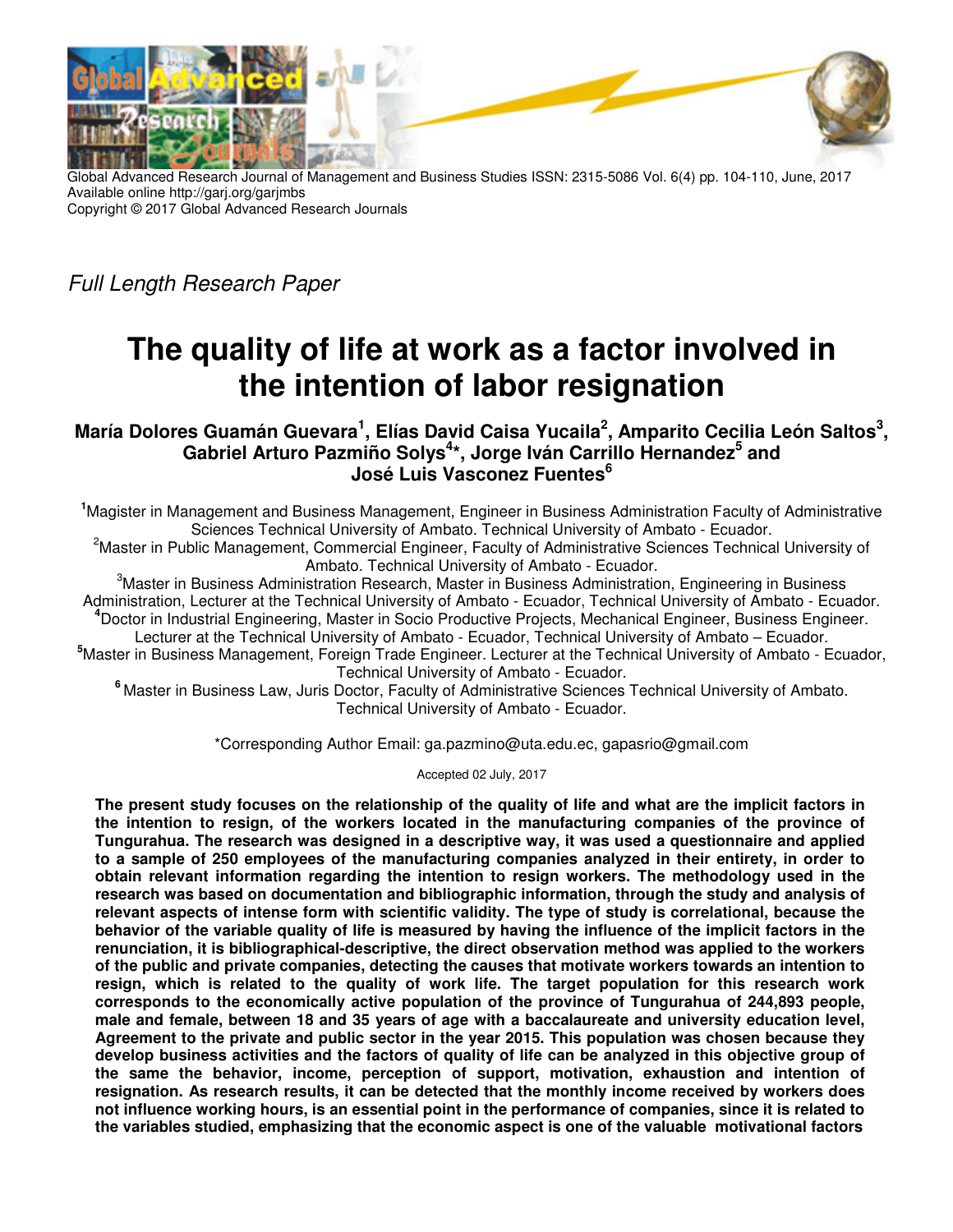**for workers' performance It was determined that it is necessary for companies to adopt clear policies regarding the implementation of corrective actions on the workload of workers, since there are certain factors that affect the completion of the tasks, because these can be completed or simply unspecified. And that the tasks or activities carried out in the company, the adoption of equitable processes will provide better results in the productivity and efficiency of workers must be equipped for a better development of human talent. The rate of intention of resignation of workers has indicators when the employee performs his work daily, so aspects such as compensation, and the work environment and the preoccupation of the superiors by his subordinates has a positive or negative impact. In the investigation it was found that the worker is moderately in accordance with his remuneration 53.6% and the percentage of nonconformity is 16%, which implies a low intention of resignation. With regard to the daily activities of the worker, the worker receives pressure for the fulfillment of his obligations, due to the fact that 45.2% work hard and concentrate their efforts. Another important indicator is the concern to improve the quality of life of workers by the superiors, it is determined that 40.80% considers that this management is good, while 4.40% consider it regular. Finally, the main component of the quality of work life is the perception that the employee has about communication, 89.2% of them identify the sense of belonging to the organization through this tool.** 

**Keywords:** Quality of life, intention to resign, work climate, communication, performance.

# **INTRODUCTION**

The life of people is composed of both work and personal dimensions, which is why a balance is sought to generate or increase the quality of life at work, social and family level, and the perception that the employees feel about the support they receive from who lead the organizations in which they operate is fundamental to influence the commitment and development of their activities. For Eisenberger, Hutchison, & Sowa cited by Osman Karatepe (2014), they analyze that when perception is positive, it improves relations between bosses and subordinates, there tends to be a high level of positivism, enthusiasm and demonstrated energy in motivation and perseverance for Solve problems in such a way that reduces the high levels of stressors. In addition, this perception of organizational support impacts on the work environment in relation to the evaluation, contribution and welfare of the staff, who aspire to live experience that improve their status quo.

At present, the managers of the organizations recognize that investing to achieve an adequate performance in the employees is linked with the decrease of their intention of resignation because the work practices such as empowerment, training, incentives, teamwork, generate successful business results determining that the support they receive from the organization is to value each contribution they make and that the end is the well-being of all staff. (Eisenberger, Hutchison, & Sowa, quoted by Osman Karatepe, 2014).

At present, the dramatic changes that characterize the new economy are restructuring the work environment. The phenomenon of globalization has generated a high level of international competition. Corporations that wish

to be successful and consolidate their position in the market must be innovative, diverse and flexible corporations; because both consumers and investors exert strong pressure for companies to create fair, productive and empowering work environments for workers and work teams. Granados, P. (20 11).

Ecuador is no stranger to the changes in this new economy. In the last 10 years, it is facing substantial changes not only in the economic, but also political, social and cultural aspects as a result of globalization. The implementation of new technologies both in the company and in the national market, as well as an increase in foreign private investment has allowed this economic growth in our country. Despite this, economic growth does not guarantee the success of organizations. They have become aware that neither technology nor money can guarantee success or effectiveness in meeting the demands of society until the main capital of the company is revalued: human capital.

## **THEORETICAL FRAMEWORK**

## **Quality of life at work**

The increase in emotional exhaustion in employees wears out their energy before the activities they must develop and their self-motivation is not enough in front of the stress levels. Therefore, their behavior changes the expected results of their performance (Ojedokum & Idemudia, 2013).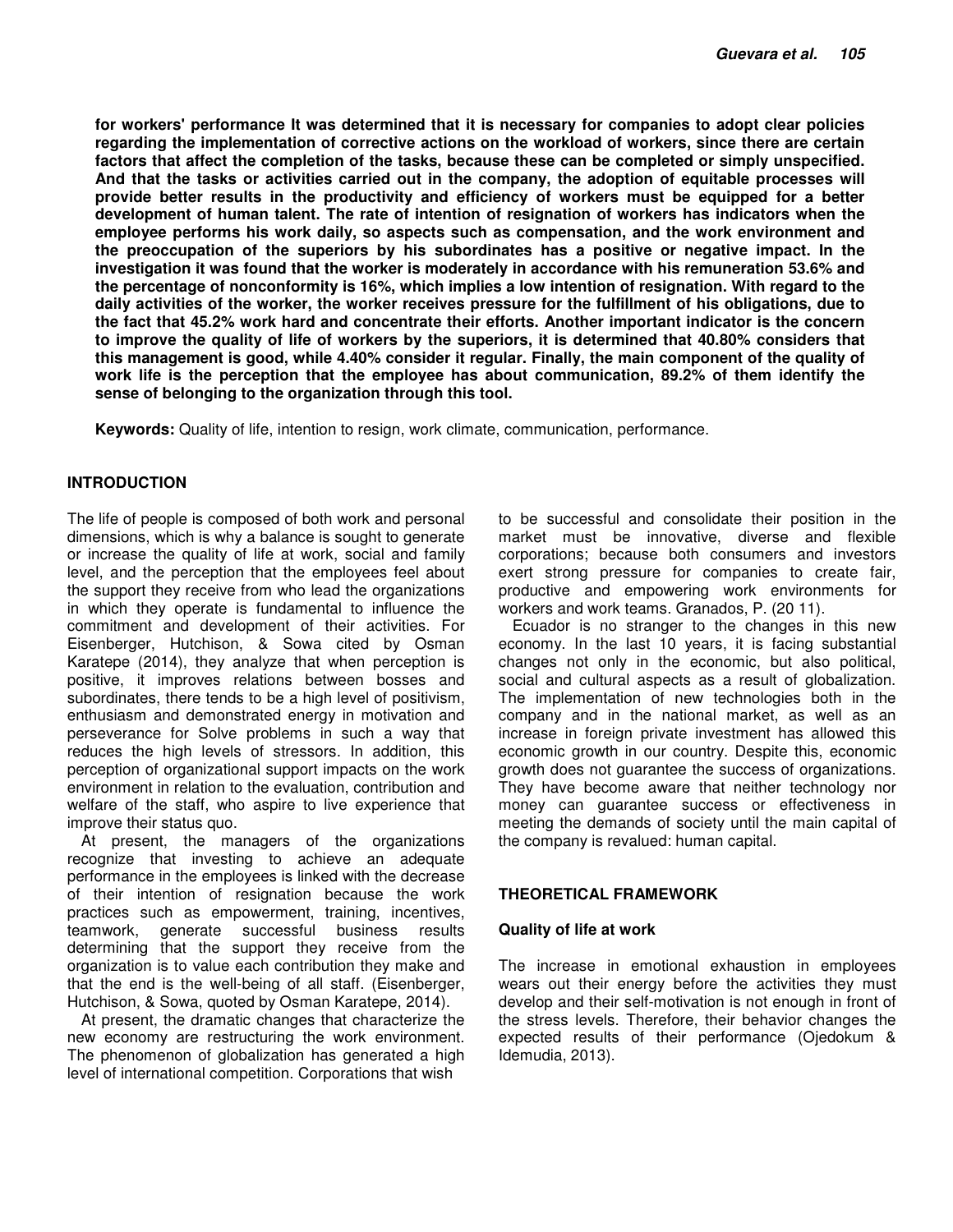

**Figure 1.** Quality of life at work and the factors that influence Source: Self made

According to Alves (2013): "Quality of life at work is to treat the emotional experience we develop with a productive activity, is to address the effects of that reality on our well-being by focusing its consequences on our existence and the results of organizations ", The search for job satisfaction is the goal of organizations, so they must carry out restructurings of positions, reorganization of jobs, formation of teams that contribute and participate in the achievement of organizational objectives (Werther, 1983). Where charges are analyzed from three<br>organizational levels (related to efficiencv): organizational levels (related to efficiency); Environmental (refers to the capacity and availability of workers and social expectations) and behavior (autonomy, variety, task identity and feedback).

For Walton cited by Sultan Admarshad (2015) he mentions the importance of quality of working life based on eight indicators such as fair and adequate compensation, safety and health conditions at work, opportunity for use and development of human capacity, opportunity for continuous growth and security, social integration in the organization, constitutionalism in the organization, work and total space of life, relevance of work in social life with which it rescues human and environmental values that improve productivity and business results.

Quality of life at work explains the relationship between individuals and the perception of life in the work environment, which can be evaluated under a basic three-dimensional model; Dimensions of the task, critical psychological states, personal and professional results, identifying important attributes in relation to perception, responsibility, and results on work (Hackman & Oldman, 1975).

The goal of organizations to invest in programs that improve the quality of life of their workers humanizes the work environment, increases satisfaction, improves productivity and links social responsibility to meet the needs and aspirations of individuals. (Silva & Matos, 2003) consider that the adoption of quality of life programs allow individuals to reduce their stress levels, decrease the number of accidents, absenteeism and turnover; Achieving personal and professional growth by increasing their motivation, improving their emotional stability, efficiency at work, raising self-image and developing a better capacity to relate.

## **Intention to resign**

For both men and women in the labor area it is worrisome to enter or perform in companies that do not offer quality of life, on the other hand those organizations that offer quality of life at work have a great advantage over others in relation to recruitment and retention of the labor force (Sidhu, 2011). Quality of life at work impacts on the commitment to organizations as a decisive factor for those who try to resign and migrate to other places (Jee & Kudang, 2013). In addition, other factors such as attractive pay, professional development, optimization of skills, and type of activities to be developed increase the number of people who wish to participate or be recruited in companies that give importance to the quality of work life (Liza, 2011).

According to Kumar & Singh (2012), the level of quality of work life should be part of a strategy plan with great challenges and minor stressors in order to satisfy needs and develop actions that derive results for the benefit of the members of the organization without differentiation of charges.

Positive changes in work environments create loyalty and sense of belonging, trust in people and their performance reduces costs related to resignations because companies should not re-select and retrain staff, according to change quoted in the Surienty & others publication (2013), however, the organizational commitment to Biswas (2010) is manifested when employees perceive that they are supported and that the working conditions in which they develop are in accordance with their expectations, and it can be predicted that there is an intention to resign when employees reduce their productivity, utility, performance and interest.

Different viewpoints by some researchers summarize that the quality of working life includes working conditions and equitable compensation, work opportunities (Martel & Dupuis, 2006), as well as autonomous involvement, achievements, challenges, personal responsibility, opportunity in decision making , Development of interests and capacities, accessing this quality is prioritizing their expectations (Huang & Lawler, 2007).

The adaptation of certain items to represent four dimensions of quality of life and intention to resign are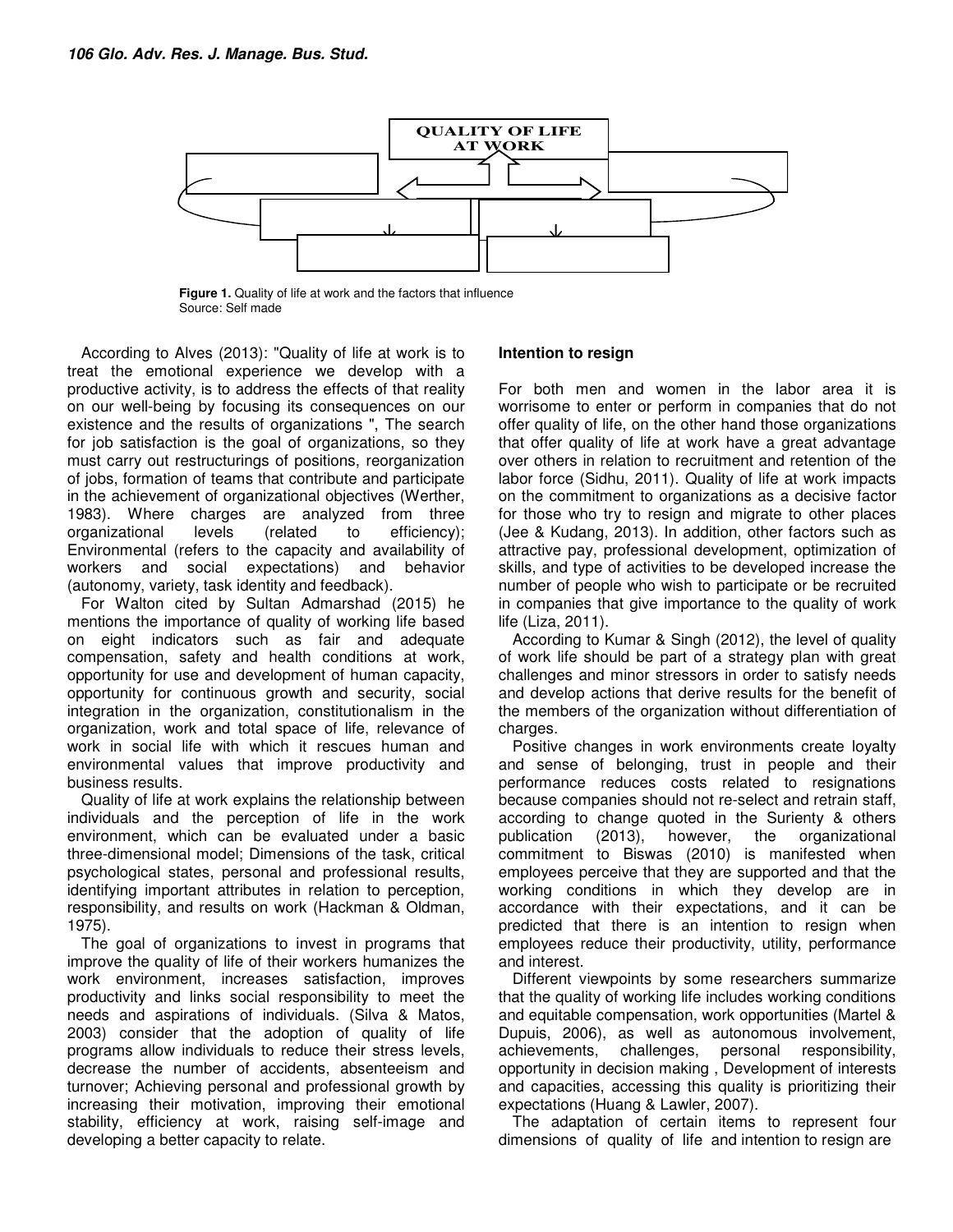

**Figure 2.** Intent of renunciation and influencing factors Source: Self made

cited by Huang et al. (2007) being support of their immediate bosses or supervisors, labor characteristics, compensation-benefits and work-life balance.

# **Support from your immediate bosses**

In studies conducted by (Celik & Oz, 2011) the perception of quality of life has an effect on the intention to resign because the support that the employee receives from his immediate bosses through the promotion within the organization creates commitment and adhesion In such a way that it diminishes its intention to resign as well as to maintain open systems of communication establishes a route of harmonization and congruence of objectives (Biswas, 2010) generates the desire to remain.

# **Compensation and Benefits**

The performance of the contributors may be influenced by monetary and non-monetary compensations, the payment taken as a factor of affectation and motivation in the intention to resign is related to the fair and equitable (Arnolds & Bosshoff, 2000). The benefits that the people of an organization aspire to are the professional growth and concern that their organization demonstrates in creating a work environment in which they are able to meet their needs (Weng & McElroy, 2012). So it will be reflected in the intention to remain. If the employees are satisfied with the benefits that the organization gives them then they will decide to continue (Dulebohn, Molly & Pichler, 2009).

# **Job Characteristics**

For Biswas (2010) employees when familiarizing themselves with the functions they must develop do not think of giving up because breaking a work routine is not easy, in addition to changing their current job for one with new challenges becomes stressful and presses to resign. According to the type of profession, the characteristics of the work encourage workers to resign (Huang et al., 2007).

# **Life-work balance**

Loyalty to an organization is uncommon because of the

mobility opportunities and career changes that a worker can choose for Russean who is mentioned by (Surienty & others, 2013) for an employee to achieve success must be able to balance life relationships -work, their professional development and the desire to maintain good relations with the family generates a conflict for which it requires attitude, discipline, support and desire to progress (Weng & McElroy, 2012).

# **HYPOTHESIS**

HA: Quality of life at work influences the intention to resian

H0: Quality of life at work does not influence the intention to resign

# **RESEARCH OBJECTIVES**

General objective

To analyze the factors of the quality of life in the work that influence in the intention of resignation

Specific objectives

- Investigate the level of income that workers obtain, in order to relate them to the intention to quit the job.
- Identify the quality of life factors that affect the workers' work performance
- Determine the quality of work life through employee satisfaction

# **METHODOLOGY**

The research was based on documentation and bibliographic information, through the study and analysis of relevant aspects of intense form with scientific validity. The bibliographical scope will be the indispensable reference for elaborating and sustaining the research, in order to formulate new research in relation to the proposed topic.

The type of study is correlational, because the behavior of the variable quality of life is measured by having the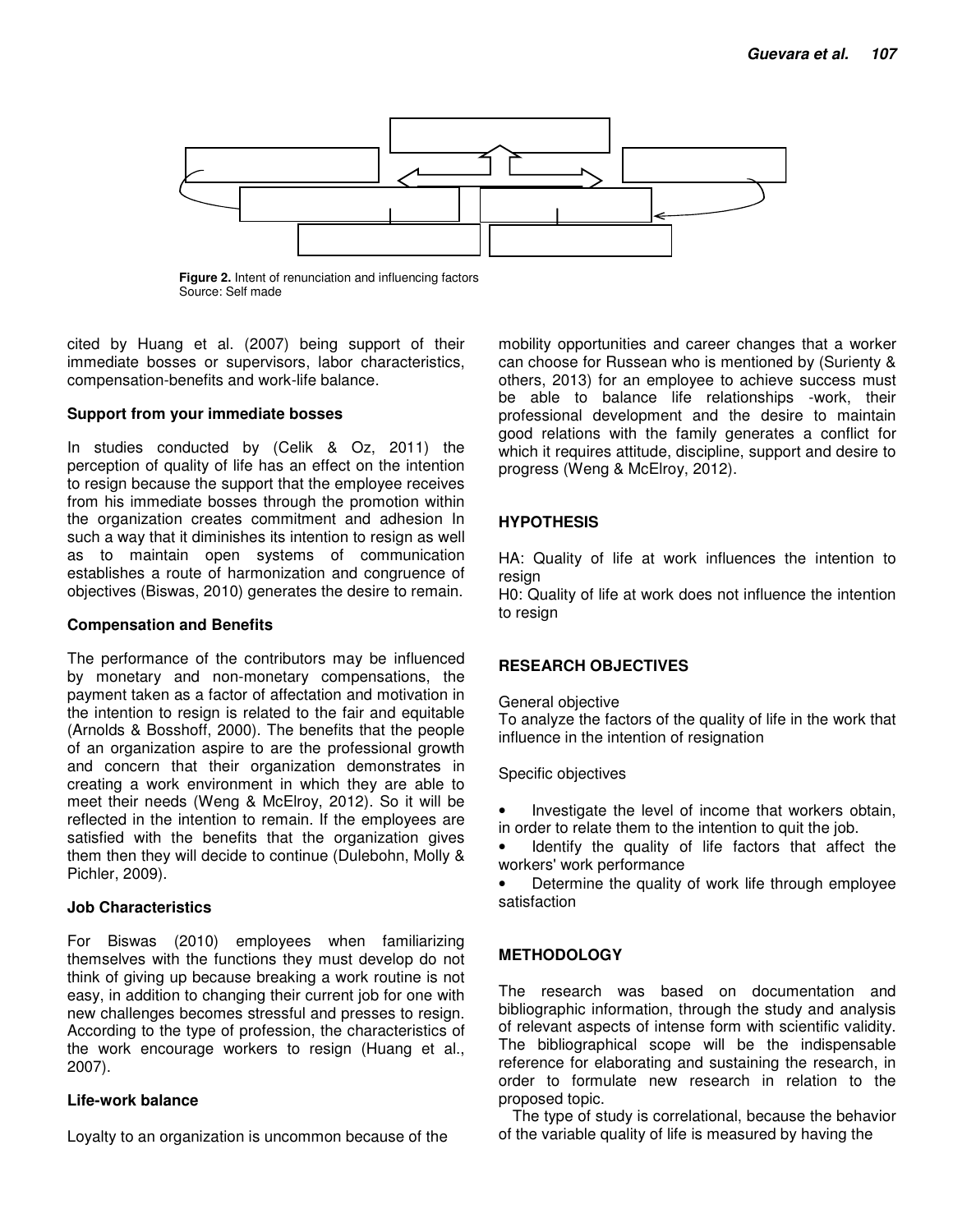#### **Table 1.** Monthly income and hours of workers

| <b>Correlations</b>                              |                              |                            |                                            |  |  |
|--------------------------------------------------|------------------------------|----------------------------|--------------------------------------------|--|--|
|                                                  |                              | Your monthly<br>income is: | According to the<br>working hours you have |  |  |
| Your<br>monthly                                  | <b>Pearson's Correlation</b> |                            | ,826                                       |  |  |
| income is:                                       | Sig. (bilateral)             |                            | ,000                                       |  |  |
|                                                  | N                            | 250                        | 250                                        |  |  |
| According to the<br>working<br>hours<br>you have | Pearson's Correlation        | $,826$ **                  |                                            |  |  |
|                                                  | Sig. (bilateral)             | ,000                       |                                            |  |  |
|                                                  | N                            | 250                        | 250                                        |  |  |

\*Correlation is significant at the 0.01 level (bilateral). Source: Self made

**Table 2.** Business Scope and activities performed at work

|                         |                          | Which of the following areas<br>are present in your company? | The activities he carries<br>out in his work are: |
|-------------------------|--------------------------|--------------------------------------------------------------|---------------------------------------------------|
| Which of the following  | Pearson's Correlation    |                                                              | ,861                                              |
| areas are present in    | Sig. (bilateral)         |                                                              | ,000                                              |
| your company?           |                          | 250                                                          | 250                                               |
| The<br>activities       | he Pearson's Correlation | ,861                                                         |                                                   |
| carries out in his work | Sig. (bilateral)         | ,000                                                         |                                                   |
| are:                    | N                        | 250                                                          | 250                                               |

 \*\*Correlation is significant at the 0.01 level (bilateral). Source: Self made

influence of the implicit factors in the renunciation, it is bibliographical-descriptive, the direct observation method was applied to the workers of the public and private companies, detecting the causes that motivate workers towards an intention to resign, which is related to the quality of work life.

The target population for this research work corresponds to the economically active population of the province of Tungurahua of 244,893 people, male and female, between 18 and 35 years of age with a baccalaureate and university education level, agreement to the private and public sector in the year 2015. This population was chosen because they develop business activities and the factors of quality of life can be analyzed in this objective group of the same the behavior, income, perception of support, motivation, exhaustion and intention of resignation.

Field research was carried out where measuring instruments (surveys) were applied to a segment of workers from private and public sector companies.

For the calculation of the sample the infinite population formula is used with an error of 6% and a confidence level of 95% calculated that generates a number of 250 surveys the same ones that are designed with thirteen questions related to the study variables with Likert scales with five items, the participants answered the survey voluntarily without any compensation and consciously what took them to answer in an average time of eight minutes.

With the help of the SPSS statistical program, the tabulation of the surveys was carried out, in order to determine the causes of the intention to resign in the workers for lack of a business quality of life, and their respective correlations.

# **RESULTS**

Table 1 show variables that are analyzed as monthly income of workers and schedules, can determine a level of ratio of 0.826 this means that the variable monthly income does not influence the hours of workers.

As can be seen in Table 2, with the analyzed variables: Employee scopes and workers' performance, a relation level of 0.861 can be determined, there is therefore a high significance, because the worker's performance in his daily activities is directly related to your work environment.

Based on the values presented in Table 3, on the analyzed variables of worker priority setting and behavior in the home, a level of relation of 0.880 is determined, which is originated by the poor vision of establishing an order of needs to long term by the worker, in addition to being related to their behavior in the home, determined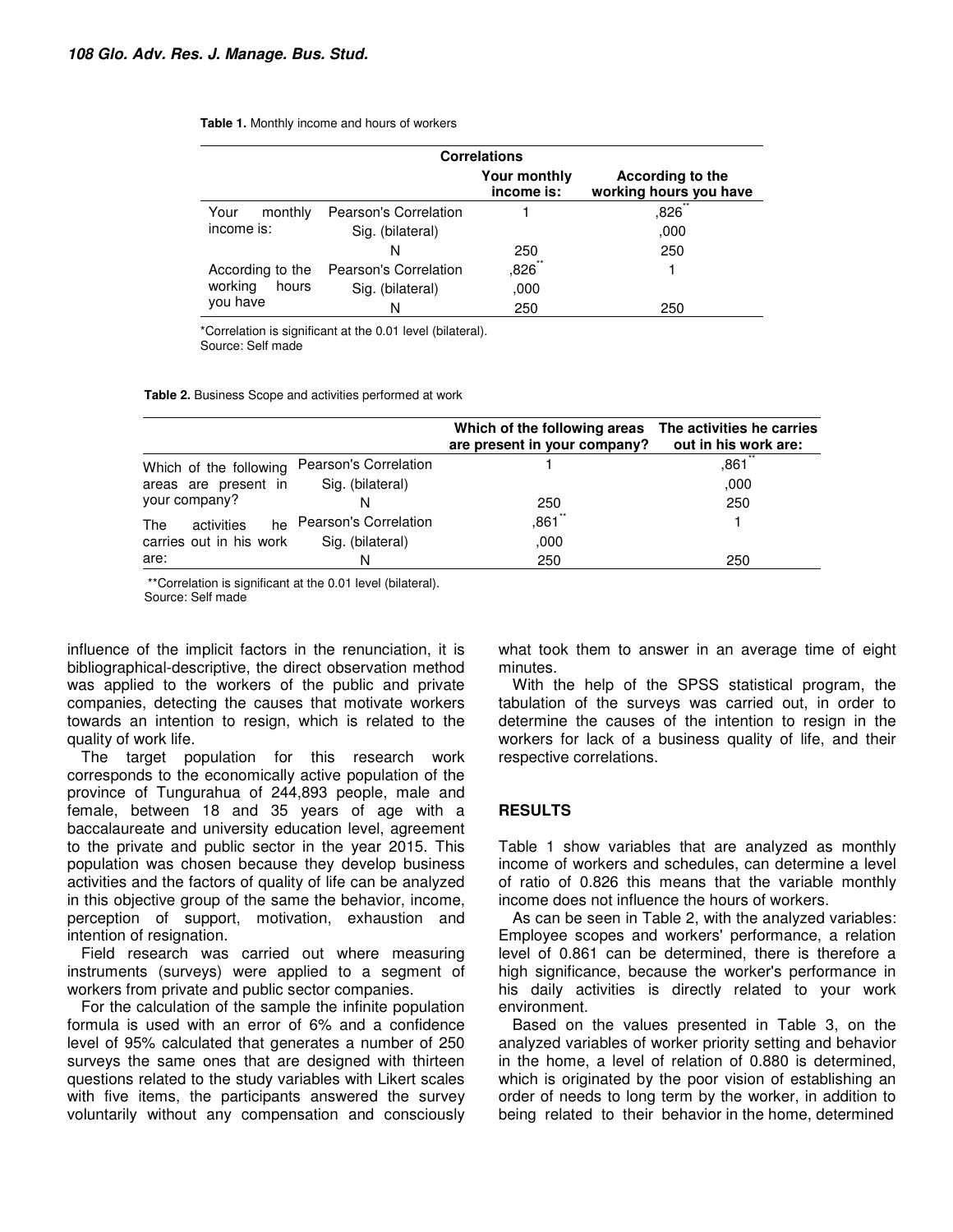**Table 3.** Priority of the worker and behavior in the home

|                                                  |          |                        | <b>Establece usted</b><br>prioridades | La conducta en su hogar se<br>encuentra afectada por su trabajo |
|--------------------------------------------------|----------|------------------------|---------------------------------------|-----------------------------------------------------------------|
| Establece<br>usted<br>prioridades                |          | Correlación de Pearson |                                       | .880**                                                          |
|                                                  |          | Sig. (bilateral)       |                                       | .000                                                            |
|                                                  |          | N                      | 250                                   | 250                                                             |
| conducta<br>Iа                                   | en<br>su | Correlación de Pearson | .880**                                |                                                                 |
| hogar se ve encuentra<br>afectada por su trabajo |          | Sig. (bilateral)       | ,000                                  |                                                                 |
|                                                  |          | N                      | 250                                   | 250                                                             |

\*\*Correlation is significant at the 0.01 level (bilateral). Source: Self made

**Table** 4**.** Quality of life and work performance

|                                                    |                        | calidad de vida | ¿Cómo percibe la Las actividades que diariamente<br>ejecuta en su lugar de trabajo<br>laboral en base a? influyen en su estado de ánimo |
|----------------------------------------------------|------------------------|-----------------|-----------------------------------------------------------------------------------------------------------------------------------------|
| ¿Cómo percibe la calidad                           | Correlación de Pearson |                 | ,906                                                                                                                                    |
| de vida laboral en base                            | Sig. (bilateral)       |                 | ,000                                                                                                                                    |
| $a$ ?                                              | N                      | 250             | 250                                                                                                                                     |
| actividades<br>Las<br>que                          | Correlación de Pearson | $,906$ **       |                                                                                                                                         |
| diariamente ejecuta en su                          | Sig. (bilateral)       | ,000            |                                                                                                                                         |
| lugar de trabajo influyen<br>en su estado de ánimo | N                      | 250             | 250                                                                                                                                     |

\*\*Correlation is significant at the 0.01 level (bilateral). Source: Self made

by the level of stress and pressure on work performance, it is interesting to note that companies must insert policies or strategies that help workers to improve their acceptance to certain frustrations because this will result in greater productivity in their functions.

When analyzing the variables of quality of life and work performance a level of relation of 0.906 is determined, which means that the quality of life of the workers have a degree of importance in the employee's state of mind, since it can be determined that the conditions and attentions received by workers can be affected by the work climate generated by the company, influencing the performance of workers, the result is motivation to work and the feeling of persistence and desire to remain in their work despite to face labor pressure.

# **DISCUSSION OF RESULTS**

In the statistical analysis it can be detected that the monthly income received by workers does not influence working hours, is an essential point in the performance of companies, since it is related to the variables studied, emphasizing that the economic aspect is one of the motivational factors valuable to the workers' performance.

It is interesting to note that companies must adopt clear policies regarding the implementation of corrective actions on the workload of workers, as there are certain factors that affect the completion of the tasks, because these can be concluded or simply not specified.

As for the tasks or activities carried out in the company, the adoption of equitable processes will provide better results in the productivity and efficiency of workers, must be equipped for a better development of human talent.

A significant number of workers have had the idea of giving up work, but are detained by the need and the lack of employment sources, a thorough analysis must be carried out within each company and observe the reality regarding quality of work in the organization, that is to make a previous evaluation to know where we are and to have a starting point for better the development of the worker within the company.

According to the hypothesis raised can be determined that the quality of life at work if they influence the desertion of workers, either because the worker sets priorities in relation to the behavior in his home or the worker's perception of quality of work life in relation to daily activities performed in their workplace.

# **CONCLUSIONS**

The intention of resignation presented by employees at the corporate level is not only related to the quality of life that the organization provides (Marta & Singhapakdi, 2013) but also strongly influenced by the support of their